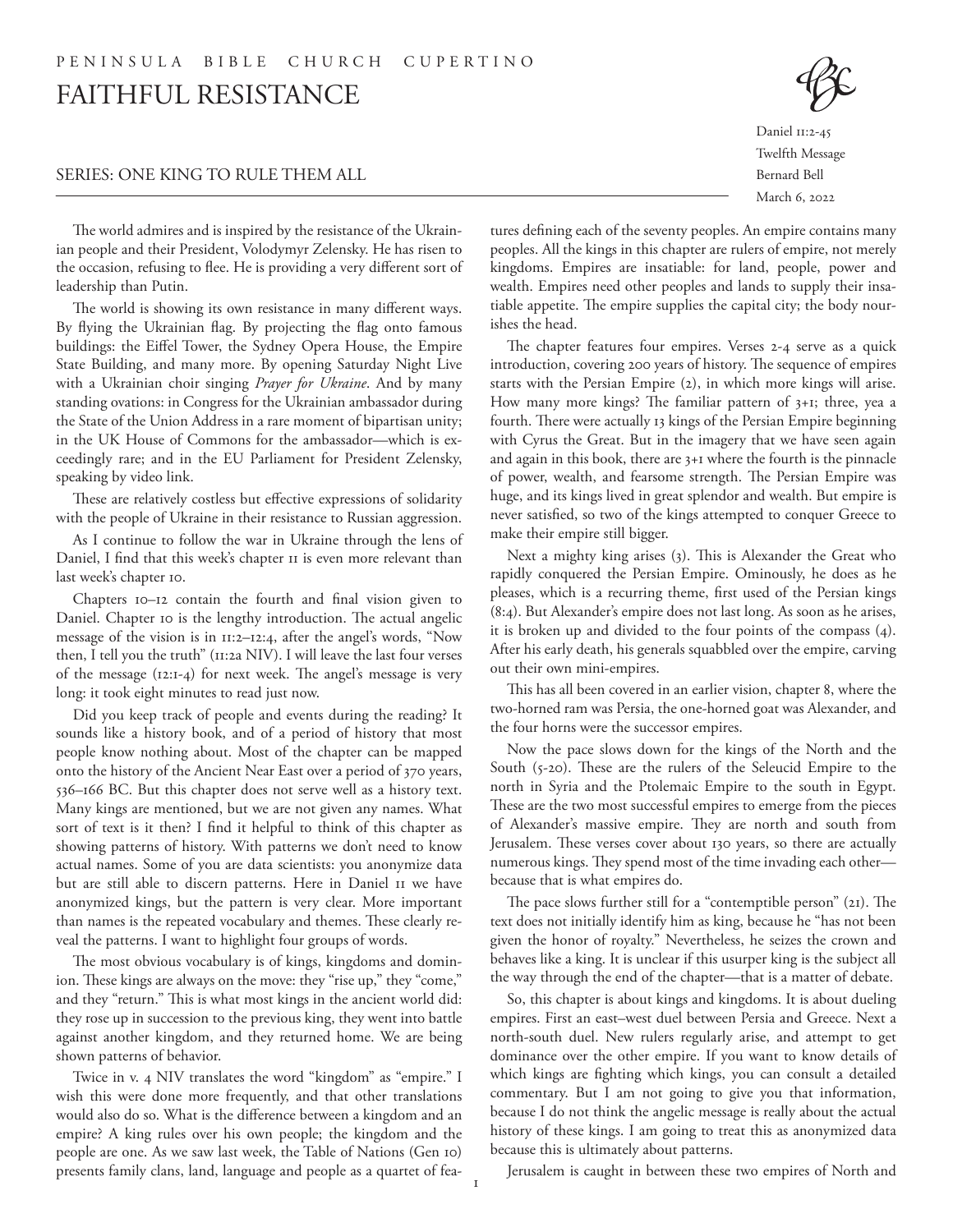South. But Jerusalem is used to being in between. Previously it was in between the ram that charged from east to wast, and the goat that charged from west to east. Not much changed when Jerusalem's occupier transitioned from the Persian Empire to Alexander's Greek Empire. Now, with the kings of the North and the South, the conflict is closer to home, since the capital cities of the Seleucid and Ptolemaic Empires are much closer, and the routes along which the dueling armies pass are through the land of Israel. But Jerusalem is not yet directly impacted during the first few rounds of dueling.

The second set of repeated language is military language. There are armies and fortresses; there are siege ramps to capture the fortresses of the other side. There are numerous words for strength and power. These empires are always fighting one another. Sometimes one army is so powerful that it sweeps the other side away like a flood. This is clearest in vv. 10-13 which describes an escalating arms race. There is rarely a moment of peace in the entire chapter.

The third set of language concerns deceit. Three times there is an attempt to make an alliance between the empires. On two occasions, one king gives his daughter in marriage to the other king. That was the way it worked back then. Love had nothing to do with it. This was the same of Vladimir of Kiev in 988: the Byzantine Emperor gave his sister in marriage in return for military support, on condition that Vladimir convert to Christianity. In v. 6 it is the king of the South who gives his daughter; in v. 17 it is the king of the North. But these are not honest deals. The father of the bride is not seriously seeking peace. Instead he is using his daughter as a means to infiltrate the enemy court. When the king of the South gave his daughter to the king of the North (6), there was a betrayal. The king of the North abandoned his new wife, the other king's daughter, and went back to his first wife whom he had been forced to put away. Everyone felt betrayed, resulting in much bloodshed. In v. 17 the king of the North gave his daughter "in order to overthrow the kingdom." But she frustrated her father's deceitful design by actually being loyal to her husband.

The deception continues. In v. 27 the two kings, of North and South, "sit at the same table and lie to each other." It is impossible for rulers of two empires to sit at the same table and be honest with each other. By definition, empire does not allow the presence of another empire in the vicinity.

A final set of words concerns arrogance. This, too, is of the nature of empire. In 8:4 we read that the ram, that is Persia, did as it pleases. Now we read the same thing three more times: of Alexander the Great of Greece (3), of the king of the North (16), and of the final king (36). The king of the South was filled with pride (12). The final king exalts and magnifies himself above every god (36-37). This is the goal of every emperor, whether Babylonian, Persian, Greek or Roman. The delusion of thinking himself god. We have seen this theme throughout the entire book of Daniel.

Empire, power, deceit and arrogance. This vocabulary is repeated throughout the chapter because this is true of all empire. This comes through loud and clear throughout the anonymized list of kings. The individual king may change, but the patterns of history remain the same. Some rulers are such effective empire-builders, using these four means, that they are called Great: Cyrus the Great and Darius the Great of the Persian Empire; Alexander the Great; Antiochus III the Great of the Seleucid Empire; Peter the Great and Catherine the Great of the Russian Empire. But others are given a less noble moniker: Ivan the Terrible, the first Tsar of Russia.

Empire, power, deceit and arrogance. These are true of Putin. He is not leading Russia as a President, as one who cares for the people. He is functioning as an absolute monarch, as the Tsar. How will he be known: Putin the Great or Putin the Terrible? Will his name live on in fame or in infamy? Or will his name be blotted out?

This is all very different from the way Israel's king was supposed to behave. He was to lead the people in righteousness and justice. He was to shepherd the people so that all flourish, especially the weak: the poor, the widow, the orphan, and the immigrant.

As the kings of the North and South fight each other for dominance, the conflict does eventually come to Jerusalem. The king of the North establishes himself in the Beautiful Land (16). Jerusalem and the Land of Israel passes from the Ptolemaic Empire of the South to the Seleucid Empire of the North. This happened under Antiochus III, Antiochus the Great. But the angel does not call this king of the North "Great." Instead, this king does as he pleases (16), just like the Persian kings, just like Alexander. This is never a compliment. Instead it indicates a coming fall.

How does this "great" king fall? He overstepped himself and came to ruin. His devious plan to gain control of the South by marrying off his daughter was frustrated when she proved loyal to her husband (17). So he turned his attention elsewhere, to capture territory because this is what empires do. But he ran into a new, rising power—the "commander" (18) led the Roman army. Rome inflicted a devastating defeat then imposed an enormous financial penalty. The king was killed on his way home. Swift was his fall. He was succeeded by one son then another. The first was killed (20).

The second son is the "contemptible person" (21). This is Antiochus IV. He was of royal blood, since his father had been king, but he was not in the line of succession. He seized the throne "through intrigue" (21) and by acting deceitfully (22). He attacked the king of the South—again because this is what kings do. But then the two kings "sit at the same table and lie to each other" (27). He returned home, with his heart set against the holy covenant (28), that is, against God's people in Jerusalem. Now the behavior of these kings directly impacts Jerusalem through this one king. He is the particular focus of the rest of the chapter. After invading the South again he is opposed by ships of the western coastlands, again the Romans, who tell him to go home. Thwarted in his imperial ambitions, he looks elsewhere.

Now the pace slows further still. We will pay particular attention to vv. 30-39.

## **Then he will turn back and vent his fury against the holy covenant. He will return and show favor to those who forsake the holy covenant. (11:30)**

He is on his way home from Egypt after Rome had blocked his plans. He is in an angry rage, so he vented his fury on Jerusalem and the Jews. It seems that he raided the temple treasury. He returned to Jerusalem where he lavished gifts upon Jews who took his side.

**His armed forces will rise up to desecrate the temple fortress and will abolish the daily sacrifice. Then they will set up the abomination that causes desolation. With flattery he will corrupt those who have violated the covenant, but the people who know their God will firmly resist him. (11:31-32)**

Antiochus IV desecrated God's sacred sanctuary, the temple in Jerusalem. He abolished the daily sacrifice, that is, the lamb that went up as a "continual" burnt offering every morning and every evening, every day of the year, as had been done for a thousand years.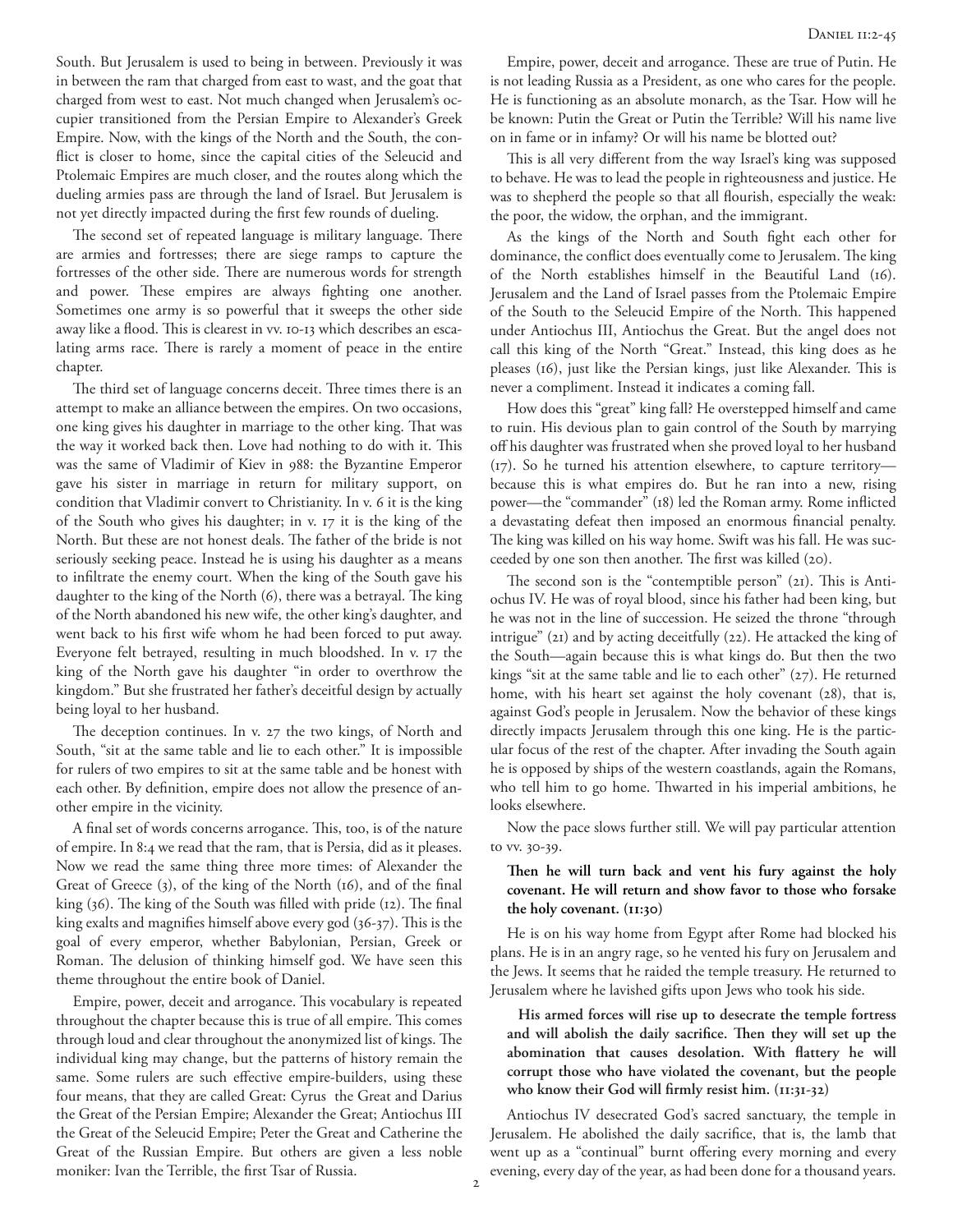## FAITHFUL RESISTANCE

He set up the abomination of desolation. He put up a statue of Zeus in the temple. He sacrificed a pig on the altar. He acted against all the symbols of Judaism.

God's people were now faced with a choice: how to respond to this brutality and religious oppression. They responded in three different ways. Now we are getting to the heart of the chapter.

Some Jews sided with the king: to save their skin, or because they could profit from association with the king, or because they supported his hellenistic policies of promoting Greek culture. These are "those who forsake…and have violated the covenant" (30, 32). The king flatters them. He rewards them. But they are corrupted by him. One notable way in which they are corrupted is that they outbid one another to purchase from the king the office of high priest. In those days without their own king, the leader of the Jewish people in Jerusalem and the Land was the high priest. The last legitimate high priest, the "prince of the covenant" was killed (22). The office of high priest would be for sale for the next 250 years. This is the first response, to cooperate with the regime in return for material reward.

Others chose to resist. These are "the people who know their God." They acknowledge God as the one true God. They remain true to him, loyal and devoted. They firmly resist the king. They are strong and they take action. Some responded with active resistance. One family of Jews killed a soldier then fled to the hills where they launched a rebellion, the Maccabean Revolt. They took up arms. The leader, Judah, earned the nickname ha-Maccabee, the Hammer. This active resistance proved successful, and after three years they recaptured the temple and rededicated it, an event commemorated ever since as Hanukkah. But there is a danger in active resistance such as this. The rebels kept going in their attacks on the Seleucid forces. Eventually they drove the Seleucids completely out of the Land. Israel became an independent nation again. It needed a king. The leader of the revolt declared himself king, even though he was of the line of Levi not the line of Judah. The kingdom proved successful militarily. It expanded to be as large as it ever was under David and Solomon. But it was corrupt. The active resistance used the same methods as the oppressor, thereby corrupting itself. Eventually it became the oppressor, killing many faithful Jews. This second response is active resistance, which runs the risk of responding to evil with evil.

There is another form of resistance:

**Those who are wise will instruct many, though for a time they will fall by the sword or be burned or captured or plundered. When they fall, they will receive a little help, and many who are not sincere will join them. Some of the wise will stumble, so that they may be refined, purified and made spotless until the time of the end, for it will still come at the appointed time. (11:33-35)**

The wise did not take up arms. Instead they taught: they gave instruction on how to understand the times. Who are these wise people? They are the spiritual successors of Daniel and his three friends. One of their qualifications to enter training for the Babylonian king's service was "showing aptitude for every kind of learning, well informed, quick to understand" (1:4). The word translated "showing aptitude" is the same word translated here as "the wise." Daniel and his friends were trained in Babylonian language and literature so that they could serve the king. But they also had wisdom and knowledge and understanding to be able to remain faithful to God while in such service. They walked the fine line of serving both the king and their God. When loyalty to the king conflicted with loyalty to God, they were not afraid to refuse the king. They did so at great peril. Daniel was thrown into the lions' den. His three friends were thrown into the super-heated blazing, fiery furnace. God did deliver them, but they did not count on that deliverance when they were thrown in to meet their death.

These stories of Daniel in the first half of the book would help these wise people at the time of Antiochus IV 350 years later. They resisted passively. They did not take up arms. Like Daniel and his friends, they risked death. But unlike Daniel and his friends, God did not deliver them from death. They fell by the sword or the flame, by captivity or plunder. They were martyrs. But in their martyrdom they were "refined, purified and made spotless until the time of the end."

So, three responses to oppression. Join the oppressor out of fear or for reward. Active resistance, responding in kind. Or passive resistance, quietly teaching people how to understand the times, and unmasking evil.

This pattern persisted in the time of Jesus. The Sadducees were the religious leaders in Jerusalem. They acted in cooperation with the Roman government, from whom they purchased the office of high priest. In return they were rewarded with power and wealth. Secondly, there were Zealots who were willing to use violence against the Roman oppressor. Among Jesus's own disciples was Simon the Zealot, and perhaps Judas Iscariot. Jesus followed the third way of passive resistance.

The contemptible person, Antiochus IV, continued his imperial ambitions. He did as he pleased. This is now the fourth ruler to be so described, after the Persians, including Cyrus the Great and Darius the Great, Alexander the Great, Antiochus the Great. But, as we've seen, "doing as you please" does not mark one out as great. It marks one out for a fall.

Antiochus IV exalted and magnified himself above every god (36). The word "god" occurs eight times in vv. 36-39. He exalted himself above them all (37). Antiochus proclaimed himself to the world as *Theos Epiphanes*, God made manifest. He presented himself as God on earth. So he is known to history as Antiochus IV Epiphanes. This is the pinnacle for empire-builders: to be god, as we have seen throughout the book. But he was resisted by those who changed his moniker from *Epiphanes*, God made manifest, to *Epimanes*, madman.

Somewhere in the last part of this chapter it seems that the angel is no longer describing Antiochus IV but someone even greater than he. Christians consider this to be Antichrist. Certainly Antiochus is a model for Antichrist, as shown by Paul's description of the man of lawlessness (2 Thess 2:1-12).

Looking back later, Jews see the figure of Antiochus and his abomination of desolation fulfilled again in Pompey who captured Jerusalem in 63 BC and marched into the Holy of Holies, and again in Titus who destroyed the temple in AD 70, and again in Hadrian who turned Jerusalem into a Roman city in AD 135. But these three were Roman generals who had no delusions of divinity. But there were Roman emperors who had exactly these delusions, seeing themselves as god.

The last paragraph of the chapter (40-45) is dark. It suggests some final battle. The darkest and coldest hour is the hour before dawn. We have seen this before in chapters 7 and 8. But this last battle is not the final word. The last battle does not even happen. The last king "will set out in a great rage to destroy and annihilate many…Yet he will come to his end, and no one will help him" (44-45). But many faithful people have been killed.